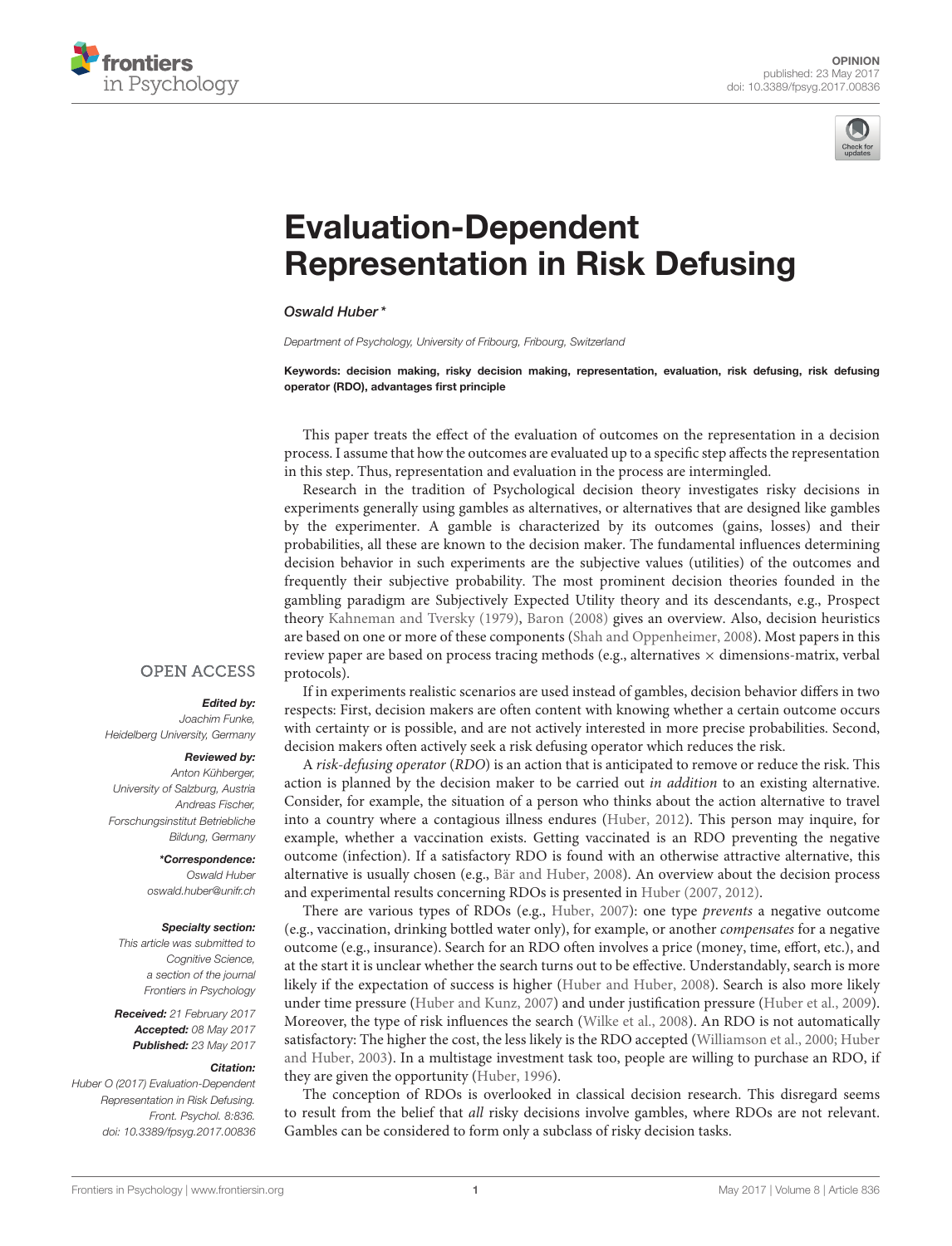## DYNAMIC MENTAL REPRESENTATION OF ALTERNATIVES

Classical descriptive decision theory is based on Subjective Expected Utility Theory and its modifications. In these theories, the representation of alternatives is rarely addressed explicitly. Prospect theory [\(Kahneman and Tversky, 1979\)](#page-2-0) is an exception. The authors suppose that representation is a distinct first phase of the decision process, and then—in a second phase—the alternatives are evaluated.

In the risk-defusing context, a different approach is taken. Decision makers in non-routine situations are assumed to construct a mental representation by sequentially incorporating new information they consider as relevant (outcomes, probabilities, RDOs, ...) into a causal mental model of the alternatives [\(Huber, 2011\)](#page-2-11). The representation is dynamic, not only because it is constructed in time, but also because in may be changed (by introducing an RDO) in the course of elaboration. These mental models usually do include a different amount of elements for different alternatives: more information is represented for some alternatives, less for others. I assume that normally items like outcomes are evaluated immediately when they are introduced into the representation as more or less desirable or undesirable. How much is represented for each alternative, depends on this evaluation, as described in the next section. Thus, elaboration and evaluative processes are closely intermingled (in contrast to, e.g., Prospect theory).

# ADVANTAGES FIRST PRINCIPLE

We have shown in three experiments that the great majority of decision makers follow the Advantages first Principle (Huber et al., [2011\)](#page-2-12). This principle describes, how information search is guided by the evaluation up to now:

- 1. Decision makers consider mainly outcomes evaluated as positive, and based on this evaluation, promising alternatives are distinguished from not promising ones.
- 2. They then inspect the promising alternatives further and deliberately search—among others—for undesirable outcomes<sup>[1](#page-1-0)</sup>. Of course, when they detect a negative outcome they may search for an RDO.

Thus, the Advantages first Principle is not a choice heuristic (selecting the subjectively best alternative) but a heuristic to select promising problem solving paths. The situation is similar to chess, where expert players do not examine every possible move. Instead, they center on few moves that seem worth pursuing founded on a preliminary evaluation [\(Holding, 1992\)](#page-2-13). The early search for positive or negative outcomes when decision makers have no previous information has not been studied systematically in decision research, to the best of my knowledge.

The decision maker concentrates on positive outcomes and attractive alternatives because elaboration is expensive in time, effort, etc., and he or she wants to reduce these cost. (1) If an alternative has an attractive positive outcome, time and effort can be invested into this alternative to examine it in more detail. A negative outcome may be defused with an acceptable RDO. (2) If, however, the positive outcome of an alternative is only mediocre, then it remains only mediocre, even though no negative outcome should turn up. (3) Concentrating initially on the negative outcomes would not be an economical heuristic to decide which alternatives to inspect more. An exception is an alternative with a very negative outcome which cannot be defused. In this case, it can be ignored and no information has to be searched for. In all other situations, it would always be essential to also check the positive outcomes. Otherwise, one might invest much time and effort in an alternative that later turns out to be inferior.

To recapitulate, the Advantages first Principle defines a rational heuristic for selecting alternatives deserving a more careful inspection. The decision maker can generally at all times return to an alternative that he or she thinks should have been examined deeper.

As mentioned above, the majority of decision makers uses the Advances first Principle (more than 80%), but a minority investigated negative outcomes first. [Huber et al. \(2011\)](#page-2-12) presume that the principle is applied, when (a) decision makers are free to acquire the information in the order they prefer, (b) they do not already have exhaustive knowledge about the alternatives (they are no experts), (c) they do not assume that the set of available alternatives is a (positive) pre-selection with good positive outcomes for all alternatives, and (d) there is no acceptance criterion that all alternatives have to fulfill (like the maximum rent). Furthermore, in time pressure conditions, most people start with a negative outcome, but without time pressure, they start with a positive one [\(Huber and Kunz, 2007\)](#page-2-7). Time pressure here means that there is a kind of (external or internal) deadline and the decision maker realizes that the available time may be too short to make a decision (e.g., [Benson and Beach,](#page-2-15) [1996\)](#page-2-15).

The Advantages first Principle is, as stated above, a heuristic for selecting a promising problem solving path. So possibly an alternative picked out first is not chosen, e.g., because a negative outcome cannot be defused. This is not a falsifying instance for Advantages first, because it does not predict choices. There should, though, be a correlation between selecting a promising alternative and the chosen one, albeit we do not know at present how big this correlation is. Therefore, it will be essential to investigate the research that found negative outcomes to have a more pronounced effect, as, for example, the framing effect for gains [\(Tversky and Kahneman, 1981\)](#page-3-2), or Priority heuristic [\(Brandstätter et al., 2006\)](#page-2-16).

# REPRESENTATION—POSITIVE AND NEGATIVE OUTCOMES

Up to now, we have only considered RDOs defusing a negative outcome (negative RDOs). An RDO may, however, improve the chance to receive a positive outcome (positive RDOs). An example is doping in sports, which increases the chances of winning. The question I want to address here is whether positive RDOs are searched for equally often as negative ones.

<span id="page-1-0"></span><sup>&</sup>lt;sup>1</sup>This result speaks against [Montgomery and Willén \(1999\)](#page-2-14) *dominance structuring* model. For a more detailed discussion, see [Huber \(2011\)](#page-2-11).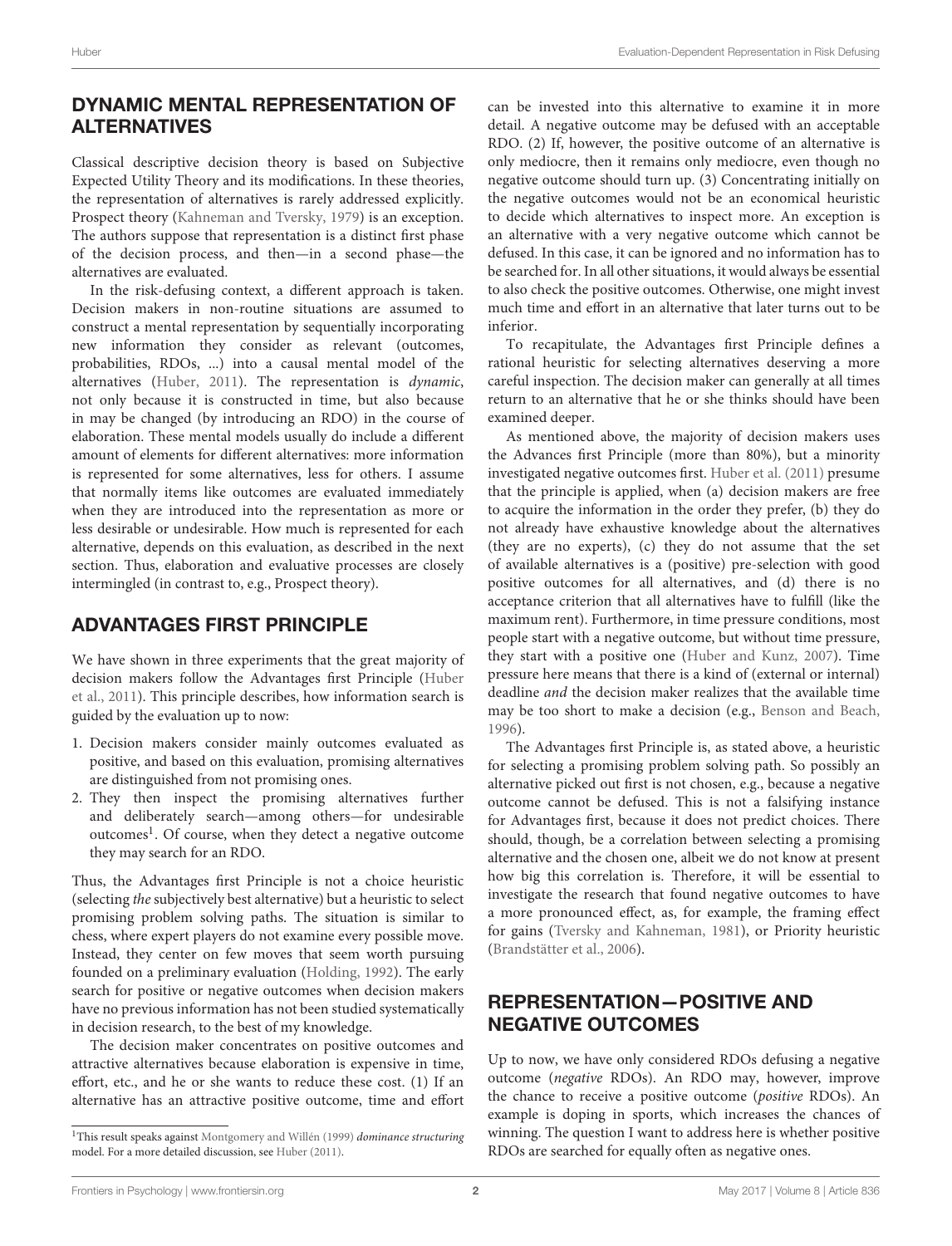We investigated this question by embedding the decisions in a framing context, see [Huber et al. \(2014\)](#page-2-17) for details. Otherwise we are confronted with the problem that frames causing search for either positive or for negative RDOs often involve outcomes with distinct attractiveness, and—as the previous section clarified attractiveness is one of the central factors influencing RDO search. The result was clear: Much more people (83%) searched for a negative RDO, whereas only 39% searched for a positive one. We attribute this result to a general readiness for negative stimuli and for starting adequate reactions [\(Taylor, 1991;](#page-2-18) [Öhman et al.,](#page-2-19) [2000;](#page-2-19) [Woody and Szechtman, 2013\)](#page-3-3). Such readiness is favorable because if somebody is provoked with a possible danger (e.g., a person aiming a pistol on me, or a snake), it is frequently vital to react fast. Positive stimuli are not connected with an analogous general readiness, at least nothing comparable is reported in the literature. Searching for an RDO preventing or compensating the negative stimulus clearly is such an adequate reaction when confronted with a possible negative outcome.

Thus, negative RDOs are activated or investigated more often when otherwise a negative alteration is possible than positive ones when a positive alteration is possible. So, in this case too, evaluation of the alternatives is a factor determining the construction of a representation.

## **CONCLUSION**

The previous sections have demonstrated that how the outcomes are evaluated is a central aspect in the process of constructing

## **REFERENCES**

- <span id="page-2-4"></span>Bär, A. S., and Huber, O. (2008). Successful or unsuccessful search for risk defusing operators: effect on decision behavior. Eur. J. Cogn. Psychol. 20, 807–827. doi: [10.1080/09541440701686227](https://doi.org/10.1080/09541440701686227)
- <span id="page-2-1"></span>Baron, J. (2008). Thinking and Deciding, 4th Edn. Cambridge, NY: Cambridge University Press.
- <span id="page-2-15"></span>Benson, L., and Beach, L. R. (1996). The effects of time constraints on the prechoice screening of decision options. Organ. Behav. Hum. Decis. Process. 67, 222–228. doi: [10.1006/obhd.1996.0075](https://doi.org/10.1006/obhd.1996.0075)
- <span id="page-2-16"></span>Brandstätter, E., Gigerenzer, G., and Hertwig, R. (2006). The priority heuristic: making choices without trade-offs. Psychol. Rev. 113, 409–431. doi: [10.1037/0033-295X.113.2.409](https://doi.org/10.1037/0033-295X.113.2.409)
- <span id="page-2-13"></span>Holding, D. H. (1992). Theories of chess skill. Psychol. Res. 54, 10–16. doi: [10.1007/BF01359218](https://doi.org/10.1007/BF01359218)
- <span id="page-2-10"></span>Huber, O. (1996). Buying protection in a multistage investment task. Acta Psychol. 92, 153–167. doi: [10.1016/0001-6918\(95\)00009-7](https://doi.org/10.1016/0001-6918(95)00009-7)
- <span id="page-2-5"></span>Huber, O. (2007). "Behavior in risky decisions: focus on risk defusing," in Uncertainty and Risk, eds M. Abdellaoui, R. D. Luce, M. Machina, and B. Munier (Berlin; New York, NY: Springer), 291–306.
- <span id="page-2-11"></span>Huber, O. (2011). "Risky decision making with Mental Causal Models," in Perspectives on Thinking, Judging, and Decision Making, eds W. Brun, G. Keren, G. Kirkeboen, and H. Montgomery (Oslo: Universitetsforlaget), 179–189.
- <span id="page-2-3"></span>Huber, O. (2012). Risky decisions: active risk management. Curr. Dir. Psychol. Sci. 21, 26–30. doi: [10.1177/096372141142205](https://doi.org/10.1177/096372141142205)
- <span id="page-2-8"></span>Huber, O., Bär, A. S., and Huber, O. W. (2009). Justification pressure in risky decision making: search for risk defusing operators. Acta Psychol. 130, 17–24. doi: [10.1016/j.actpsy.2008.09.009](https://doi.org/10.1016/j.actpsy.2008.09.009)
- <span id="page-2-9"></span>Huber, O., and Huber, O. W. (2003). Detectability of the negative event: effect on the acceptance of pre- or post-event risk-defusing actions. Acta Psychol. 113, 1–21. doi: [10.1016/S0001-6918\(02\)00148-8](https://doi.org/10.1016/S0001-6918(02)00148-8)

a representation. I want to empathize I expect the Advantages First Principle to hold in what we could call non-routine situations, as described in the relevant section. The Advantages first Principle is explicitly not a choice heuristic, and does not predict that choice is based solely on positive outcomes. It is, to repeat, a heuristic selecting a path that is worthwhile to be followed.

I could not go into details of theories that would be useful to be investigated, for example, Naturalistic decision making and Query theory. Naturalistic decision making [\(Klein, 1999\)](#page-2-20) deals with realistic decision situations. It is, however, concerned mainly with non-experimental research in decisions of experts, and experts are explicitly not the topic of my paper. Query theory (e.g., [Johnson et al.,](#page-2-21) [2007\)](#page-2-21) proposes people to construct their values. The used method is interesting and seems to be a variant of thinking aloud.

By concentrating on evaluation I did of course not want to exclude other influences on risk defusing. Such effects are, for example: justification pressure, the expectation of search success, the type of risk involved, or the expectation to get useful probability information. However, an inclusion of these topics is beyond the scope of this paper.

## AUTHOR CONTRIBUTIONS

The author confirms being the sole contributor of this work and approved it for publication.

- <span id="page-2-6"></span>Huber, O., and Huber, O. W. (2008). Gambles versus quasi-realistic scenarios: expectations to find probability- and risk defusing information. Acta Psychol. 127, 222–236. doi: [10.1016/j.actpsy.2007.05.002](https://doi.org/10.1016/j.actpsy.2007.05.002)
- <span id="page-2-12"></span>Huber, O., Huber, O. W., and Bär, A. S. (2011). Information search and mental representation in risky decision making: the advantages first principle. J. Behav. Decis. Mak. 24, 223–248. doi: [10.1002/bdm.674](https://doi.org/10.1002/bdm.674)
- <span id="page-2-17"></span>Huber, O., Huber, O. W., and Bär, A. S. (2014). Framing of decisions: effect on active and passive risk avoidance. J. Behav. Decis. Mak. 27, 444–453. doi: [10.1002/bdm.1821](https://doi.org/10.1002/bdm.1821)
- <span id="page-2-7"></span>Huber, O., and Kunz, U. (2007). Time pressure in risky decision making: effect on risk defusing. Psychol. Sci. 49, 415–426.
- <span id="page-2-21"></span>Johnson, E. J., Häubl, G., and Keinan, A. (2007). Aspects of endowment: a query theory of value construction. J. Exp. Psychol. Learn. Mem. Cogn. 33, 461–474. doi: [10.1037/0278-7393.33.3.461](https://doi.org/10.1037/0278-7393.33.3.461)
- <span id="page-2-0"></span>Kahneman, D., and Tversky, A. (1979). Prospect theory: an analysis of decision under risk. Econometrica 47, 263–291. doi: [10.2307/1914185](https://doi.org/10.2307/1914185)
- <span id="page-2-20"></span>Klein, G. A. (1999). Sources of Power: How People Make Decisions. Cambridge, MA: MIT Press.
- <span id="page-2-14"></span>Montgomery, H., and Willén, H. (1999). "Decision making and action: the search for a good structure," in Judgment and Decision Making, eds P. Juslin and H. Montgomery (Mahwah, NJ: Lawrence Erlbaum), 147–173.
- <span id="page-2-19"></span>Öhman, A., Flykt, A., and Lundqvist, D. (2000). "Unconscious emotion: evolutionary perspectives, psychophysiological data and neuropsychological mechanisms," in Cognitive Neuroscience of Emotion, eds R. D. Lane, L. Nadel and G. L. Ahern (New York, NY: Oxford University Press), 296–327.
- <span id="page-2-2"></span>Shah, A. K., and Oppenheimer, D. M. (2008). Heuristics made easy: an effort-reduction framework. Psychol. Bull. [134, 207–222. doi: 10.1037/](https://doi.org/10.1037/0033-2909.134.2.207) 0033-2909.134.2.207
- <span id="page-2-18"></span>Taylor, S. E. (1991). Asymmetrical effects of positive and negative events: the mobilization-minimization hypothesis. Psychol. Bull. 110, 67–85. doi: [10.1037/0033-2909.110.1.67](https://doi.org/10.1037/0033-2909.110.1.67)